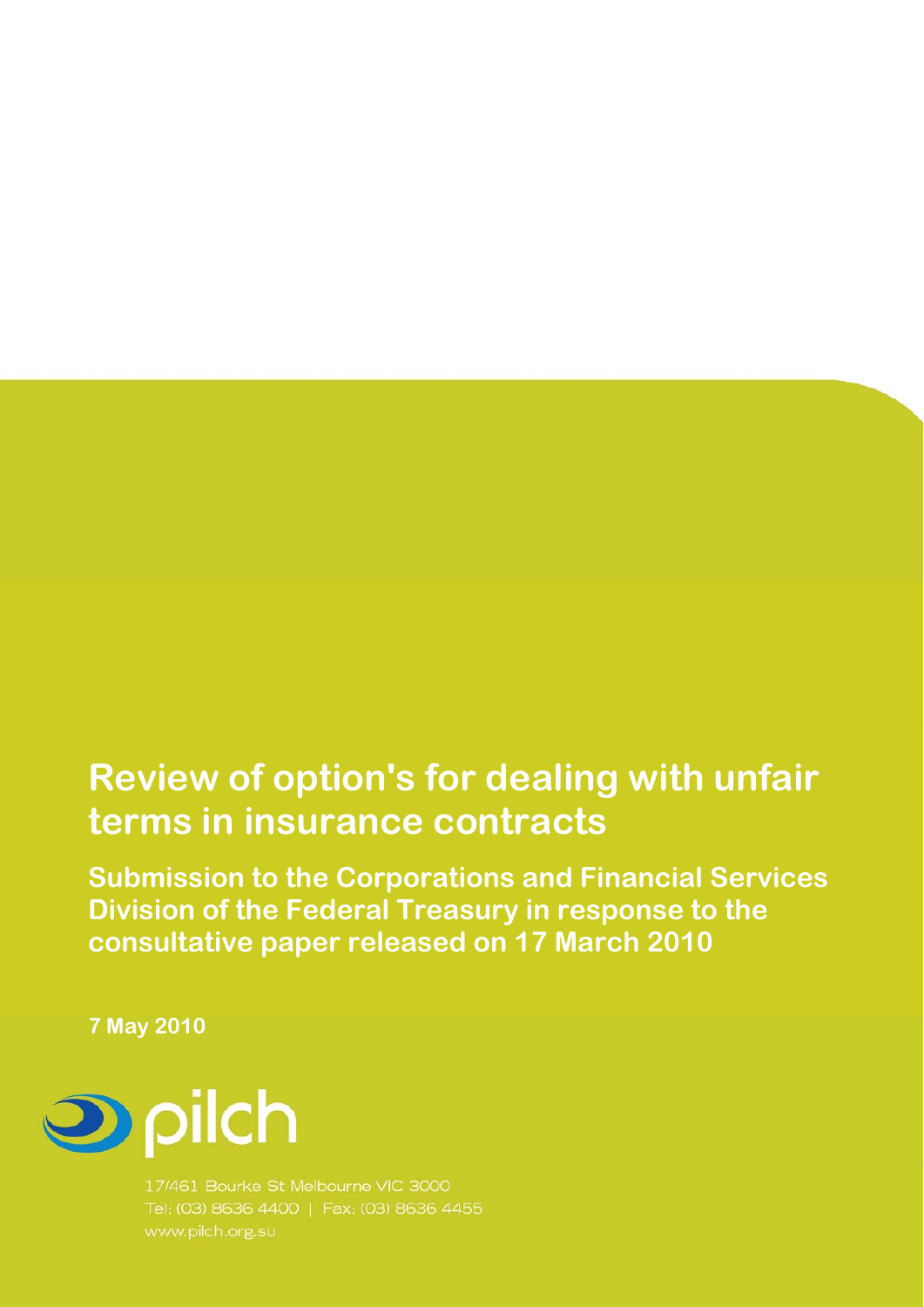Gregor Husper

Co-Manager Public Interest Law Clearing House T: 03 8636 4400 E: gregor.husper@pilch.org.au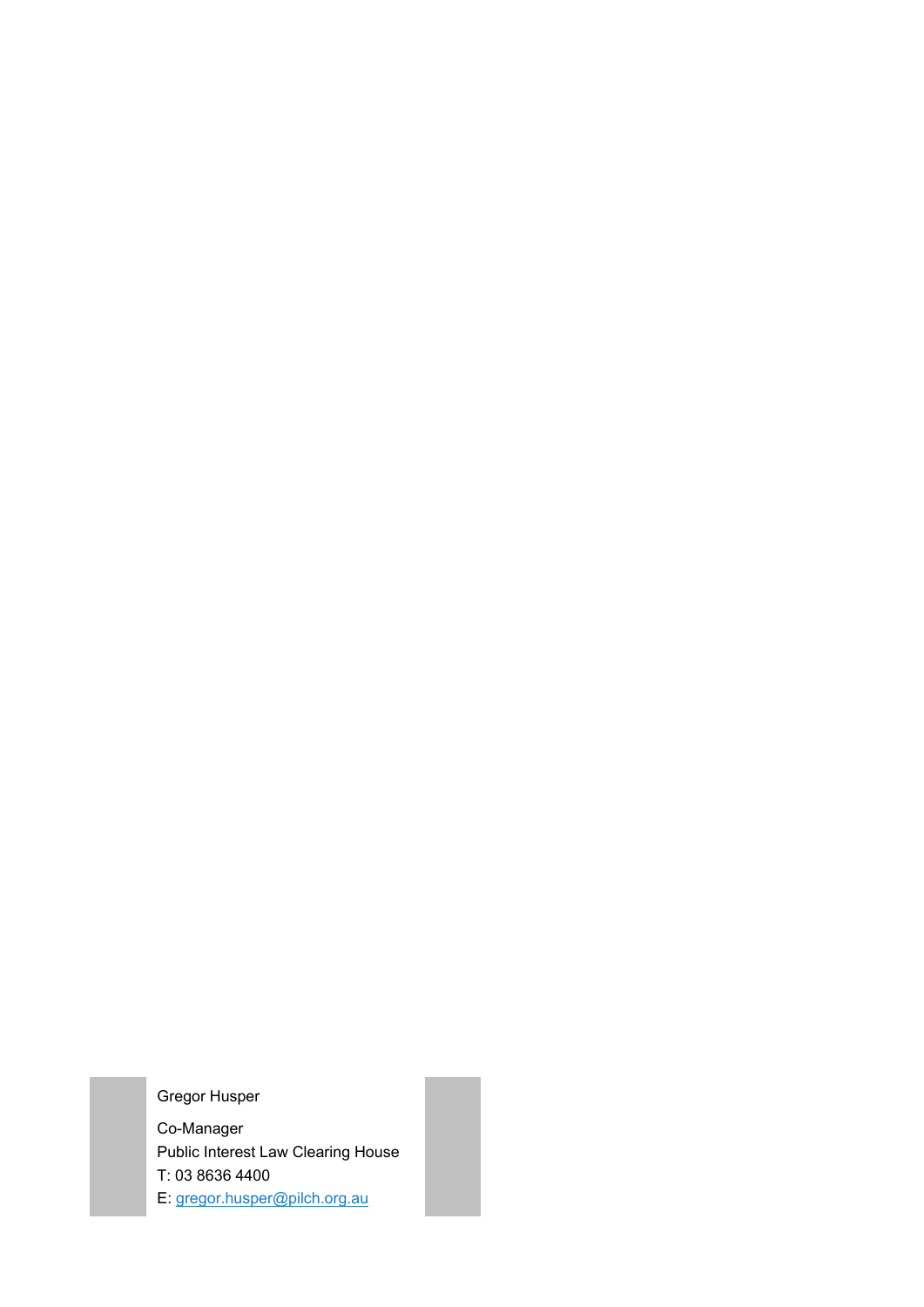## **Contents**

| 2.1 |  |
|-----|--|
| 2.2 |  |
| 2.3 |  |
|     |  |
|     |  |
|     |  |
|     |  |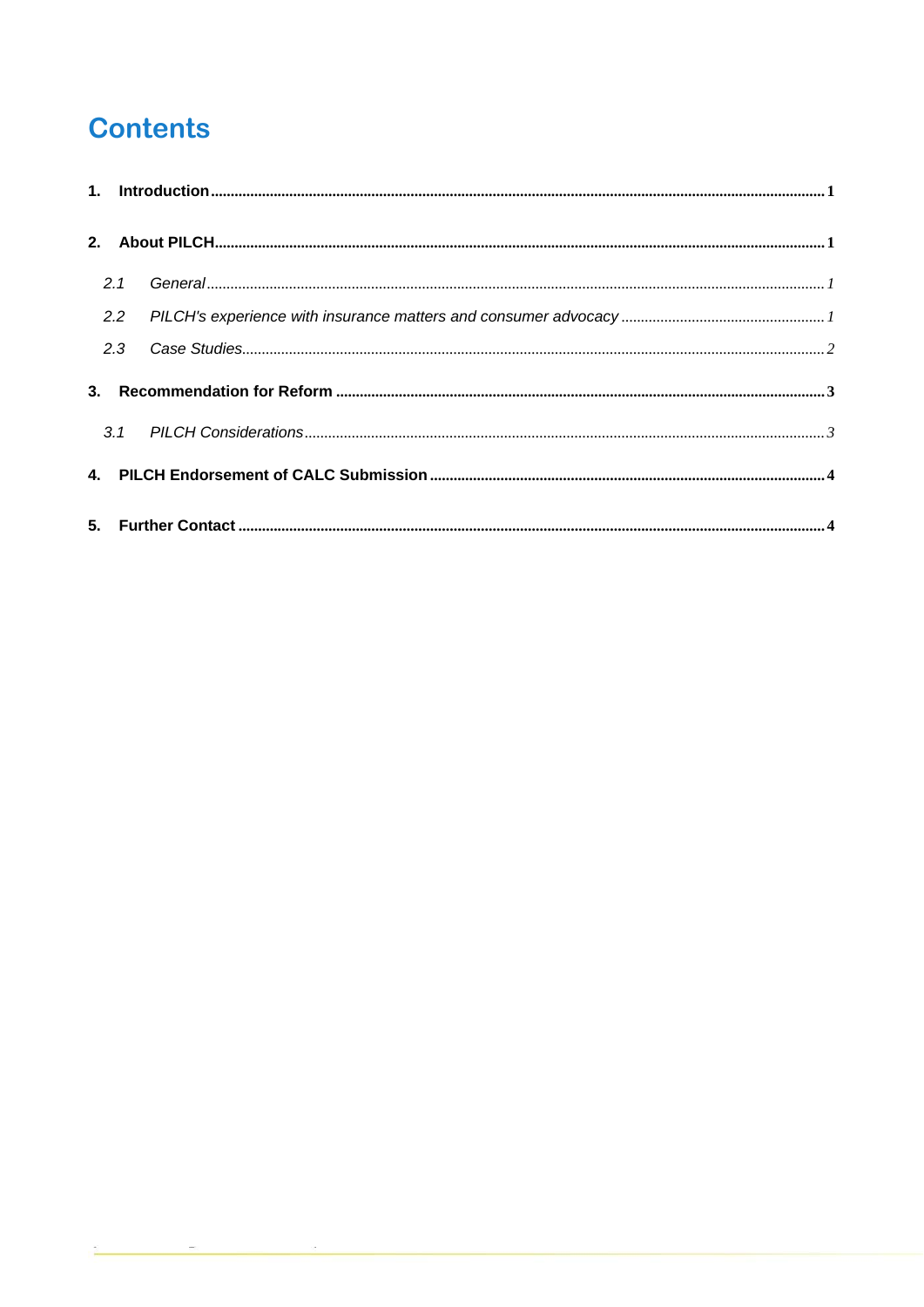## **1. Introduction**

PILCH welcomes the opportunity to submit to the Corporations and Financial Services Division of the Federal Treasury (**Treasury**) in response to the *Unfair terms in insurance contracts - Options Paper* released by the Hon Chris Bowen MP on 17 March 2010 (**Options Paper**).

We commend the Treasury on the initiative to undertake public consultation on options to address unfair terms in insurance contracts. PILCH urges Treasury to adopt and implement robust measures to ensure Australian consumers are better protected from the application of unfair contractual terms in the insurance sector.

PILCH strongly recommends adoption of Option A under the Options Paper as the most appropriate mechanism for introduction of an unfair terms regime to insurance contracts. PILCH endorses the submission of the Consumer Action Law Centre (**CALC**).

### **2. About PILCH**

### **2.1 General**

PILCH is a leading Victorian not-for-profit organisation. It is committed to furthering the public interest, improving access to justice and protecting human rights by facilitating the provision of pro bono legal services and undertaking law reform, policy work and legal education. In carrying out its mission, PILCH seeks to:

- ► address disadvantage and marginalisation in the community;
- ► effect structural change to address injustice; and
- ► foster a strong pro bono culture in Victoria; and
- ► increase the pro bono capacity of the legal profession.

### **2.2 PILCH's experience with insurance matters and consumer advocacy**

PILCH facilitates referral of legal matters on a pro bono basis to the legal profession. In the last three years, PILCH has received some 40 referral requests related to unfair terms, or the unfair or unreasonable interpretation of terms, in insurance contracts - see, for example, the case studies at 2.3 below. PILCH has also received many applications for assistance in related financial services, consumer credit, telecommunications and energy services.

Based on this enquiry rate, and the nature of enquiries, PILCH has elevated consumer insurance disputes to an area of thematic concern for law reform and policy engagement. PILCH has worked closely with the Federation of Community Legal Centres on insurance issues, including through its membership of the Federation's Civil Law Working Group.

PILCH has also worked closely with CALC on consumer insurance disputes, and it has submitted and given evidence to the 2009 Insurance Code of Practice Review. Details of PILCH's other law reform activities, particularly in access to justice, are provided on its website: www.pilch.org.au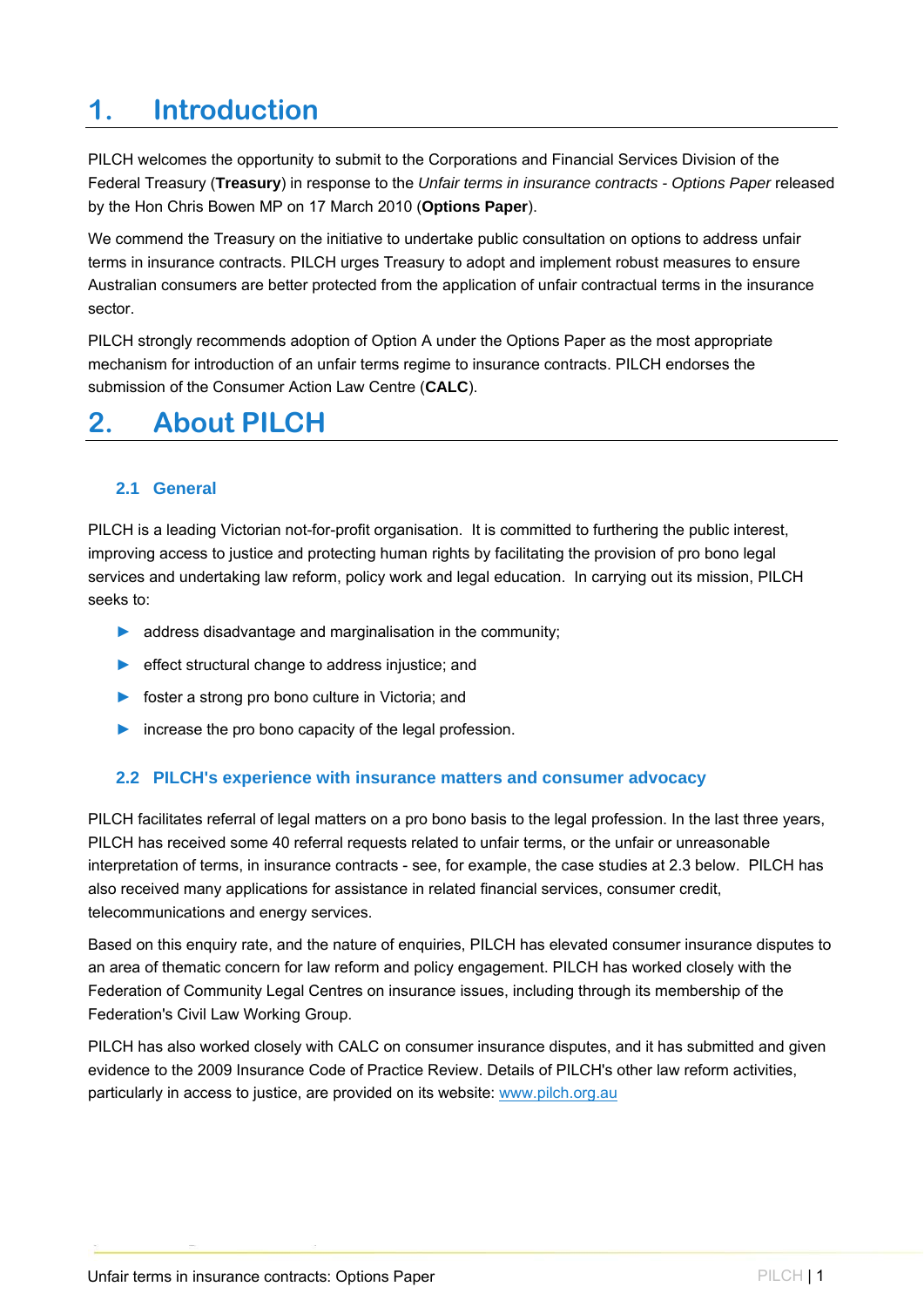### **2.3 Case Studies**

#### **Case Study 1 - exclusion**

In 2008, as a result of severe storm conditions, our client's fence and balcony fell down. The insurer rejected our client's claim, asserting that the damage occurred as a result of wear and tear rather than being storm damage. The client approached the then Insurance Ombudsman Service (Victoria) to complain about the insurer's rejection of the claim. The Ombudsman's investigation and report found that the policy did not in fact cover storm damage.

The client reasonably expected that storm damage would be covered by an insurance policy of the kind held and did not anticipate that the policy would exclude weather damage in its entirety.

#### **Case Study 2 - terms interpretation**

The insurer paid a landlord's claim for fire damage to the landlord's property caused accidentally by the tenant of the property whilst frying chips. The insurer then issued proceedings in tort against the tenant under the right of subrogation contained in the insurance policy.

The insurer appeared to accept that the damage was accidental as between it and the landlord, however, as between the insurer and the tenant, the insurer asserted negligence by the tenant. The case raised issues regarding the definitions of accidental and negligent damage contained in insurance policies of this kind and their application in tenancy related matters.

#### **Case Study 3- exclusion**

The insurer refused the client's request to transfer an existing home and contents policy over to the client's new address. The insurer stated that the request was being refused because the client's new address had no deadlocks. The client suffers from a mental disability. The client's mother subsequently complained to a manager in the relevant division of the insurer, who told her that the real reason that the insurer was refusing to continue the client's insurance was because the client was a tenant of the Ministry of Housing.

Whilst the insurer denies that the client's mother was ever told that the insurer has a policy of not granting insurance to public tenants, it is notable that the insurer's website will not give a quote to someone who states that they are a tenant of the Ministry of Housing and asks no questions about deadlocks.

#### **Case Study 4 - enforceability of terms**

The client successfully claimed against her insurance policy for the cost of repainting her house as a result of storm damage. However, the insurer did not provide alternative accommodation for the client whilst the house was being repainted as the insurance policy required. The client continued to live in the home whilst it was being repainted, and shortly thereafter was admitted to hospital due to severe respiratory difficulties. She now requires ongoing medical treatment for problems with her cardio and respiratory system.

The client cannot afford the cost of the medical tests and reports that she needs to show that her current medical condition is a result of paint inhalation and accordingly, the client has no legal avenues of redress available to her.

#### **Case Study 5 - application of terms**

The client noticed severe cracks emerging in the concrete slab and brick walls of her garage and reported this to her insurer. The client's insurance policy covers water damage, but does not cover movement, structural damage or faulty building works.

The insurer commissioned an engineer's report, which stated that the damage was caused by soil movement, inadequate structural footings and inappropriate storm water drainage (primarily from the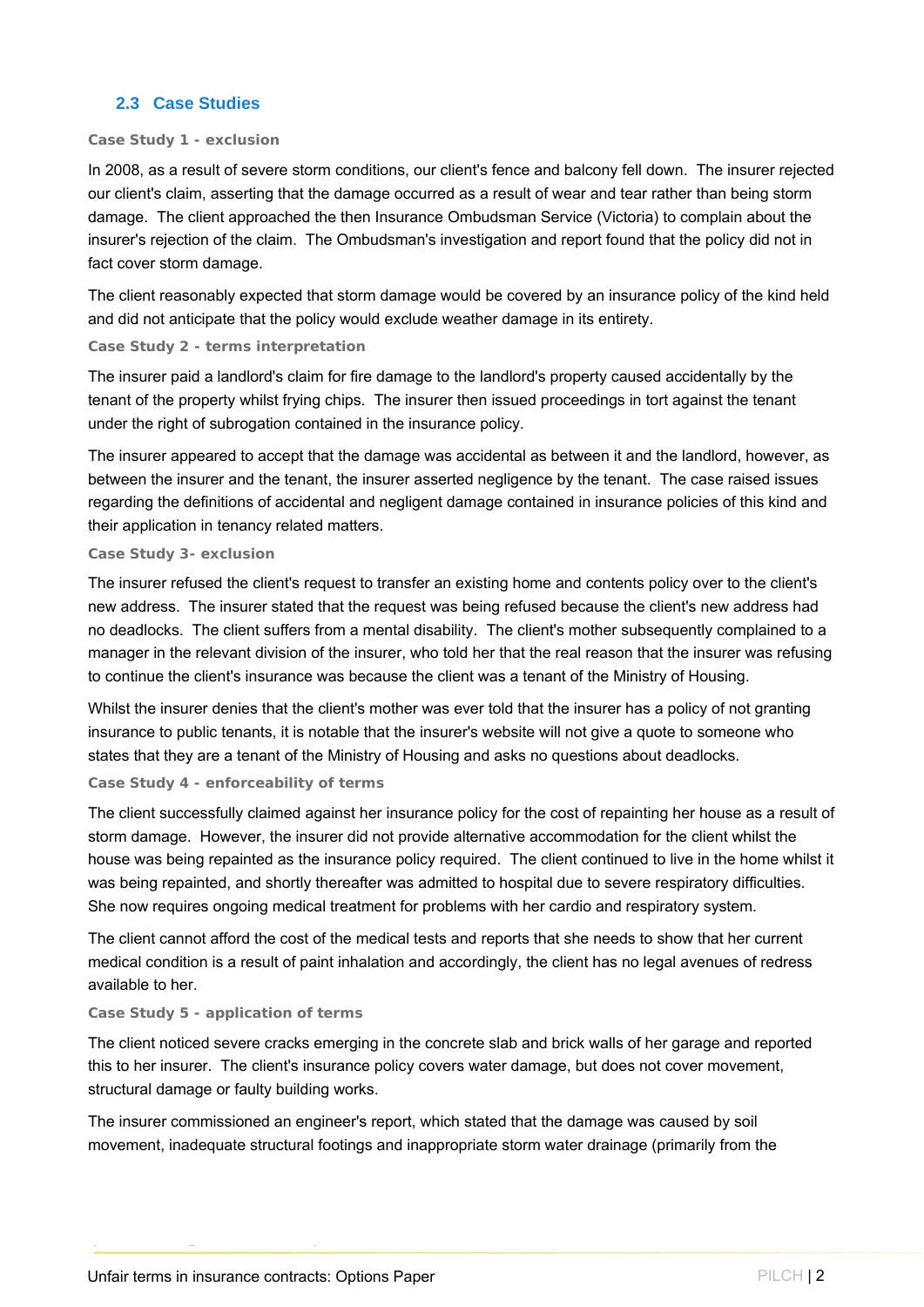neighbouring property). An easement or easements substantially contributing to the problem had not been recorded on the title to the client's property. Quotes indicate that the problem will cost at least \$30,000 and potentially up to \$50,000 to fix. The insurer refuses to accept liability for payment of the full value of the claim on the basis that the Water Board failed to register the easement(s) and has offered only \$15,000 in full and final settlement of the claim.

The client is 62 years of age and on a disability pension.

## **3. Recommendation for Reform**

### **3.1 PILCH Considerations**

PILCH has carefully reviewed and considered the Options Paper and strongly recommends adoption of Option A. PILCH considers there are compelling arguments in support of that Option, and similarly, compelling arguments militating against the other Options, including:

- ► Greater consistency, clarity and comprehension for consumers across related products and markets.
- ► Greater consistency and reduced cost in application and regulation of unfair terms and in the development of legal interpretation.
- ► Reduction of 'carve-out' and 'special-case' exemptions as a matter of policy for unfair terms regulation.
- ► Achieving a key goal of the recently enacted unfair terms legislation (*Australian Consumer Law Bill*), which is to restore the balance in trading to ensure Australian markets can grow by the fostering of legislation that promotes *Fair Markets and Confident Consumers*.
- ► Consistency with the proposed consumer policy reforms contained the Productivity Commission's 2008 *Review of Australia's Consumer Policy Framework*. 1
- ► Accord with the Senate Economics Committee, which foreshadowed that the key challenge in legislative reform - whether contained in the *Australian Consumer Law* or the *Insurance Contracts*  Acts - would be to guarantee the 'equivalent level of protection<sup>'2</sup> to consumers in insurance contracts as any other consumer contracts (Recommendation 2 at [10.13]). Options B, C and D offend this recommendation in that they would necessarily seek to manipulatee unfair terms legislation in order accommodate concessions for what the industry sees as the 'special' status of insurance.

<sup>2</sup> Senate Economics Legislation Committee Report, Trade Practices Amendment (Australian Consumer Law) Bill 2009, September 2009, p.68 Recommendation 2, 10.13

 $\overline{a}$ 

<sup>&</sup>lt;sup>1</sup> Productivity Commission, *Review of Australia's Consumer Policy Framework*, Productivity Commission Inquiry Report No. 45, April 2008.